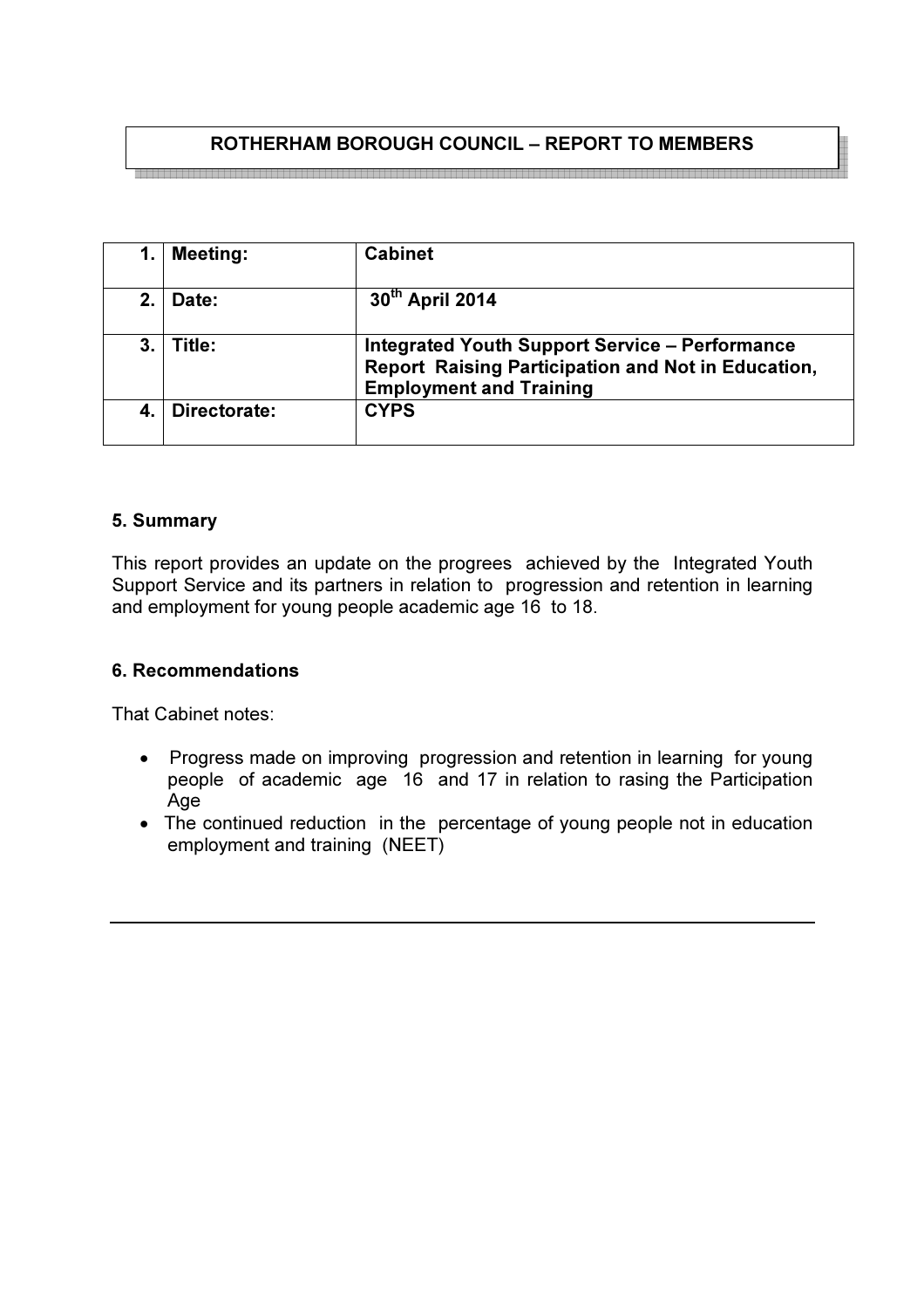# 7. Proposals and Details

#### 7.1 Introduction

The Integrated Youth Support Service is now fully operational and evidencing increased success in engaging young people in positive activities and providing additional support to vulnerable young people to overcome barriers in their lives and achieve positive outcomes. A key part of this work is supporting young people aged 13-19 to engage with and remain in learning.

From September 2013, all young people in England were required to stay in learning until the end of the academic year in which they turn 17 and from September 2015 they will be required to remain in learning until their 18th birthday. This has provided an increased incentive to work in partnership across the wider IYSS partnership to ensure that young people remain in learning post 16.

#### 7.2 Progress against targets

Rotherham MBC reports monthly to DfE against targets for percentage of young people of academic age 16-18 not in education employment or training (NEET ) and participation at academic age 17. We are compared with both statistical neighbours and the national picture

#### NEET Performance

- NEETs has continued to reduce steadily over the last year to its lowest level to date . As of March 2014 6.2% of young people of academic age 16-18 (571 young people) are NEET in comparison to 7.6% March 2013.
- In terms of statistical neighbours Rotherham performs at 6.4% (January to March average) in comparison to the statistical neighbour average of 6.3% and a national average of 5.3%
- Not Knowns are 4.8%, 0.2% below the Rotherham target of 5.0% and in line with statistical neighbours
- A key part of the success in reducing NEET at aged 16 and 17 has been the delivery of the Youth Contract whereby 181 young people have engaged with IYSS and 133 have been supported to re - engage in learning achieving a 73% success rate.
- Improving performance at academic age 18 is proving challenging . 68.7% of the NEET cohort are now aged 18 and 19 and this is reflected in the high level of 18-25 year olds unemployed across Rotherham.
- Rotherham IYSS has just recently agreed funding for the Ambition project which will provide targeted key worker support and employability and work experience support for 18 to 25 year olds working closely with Job Centre Plus. This will commence in June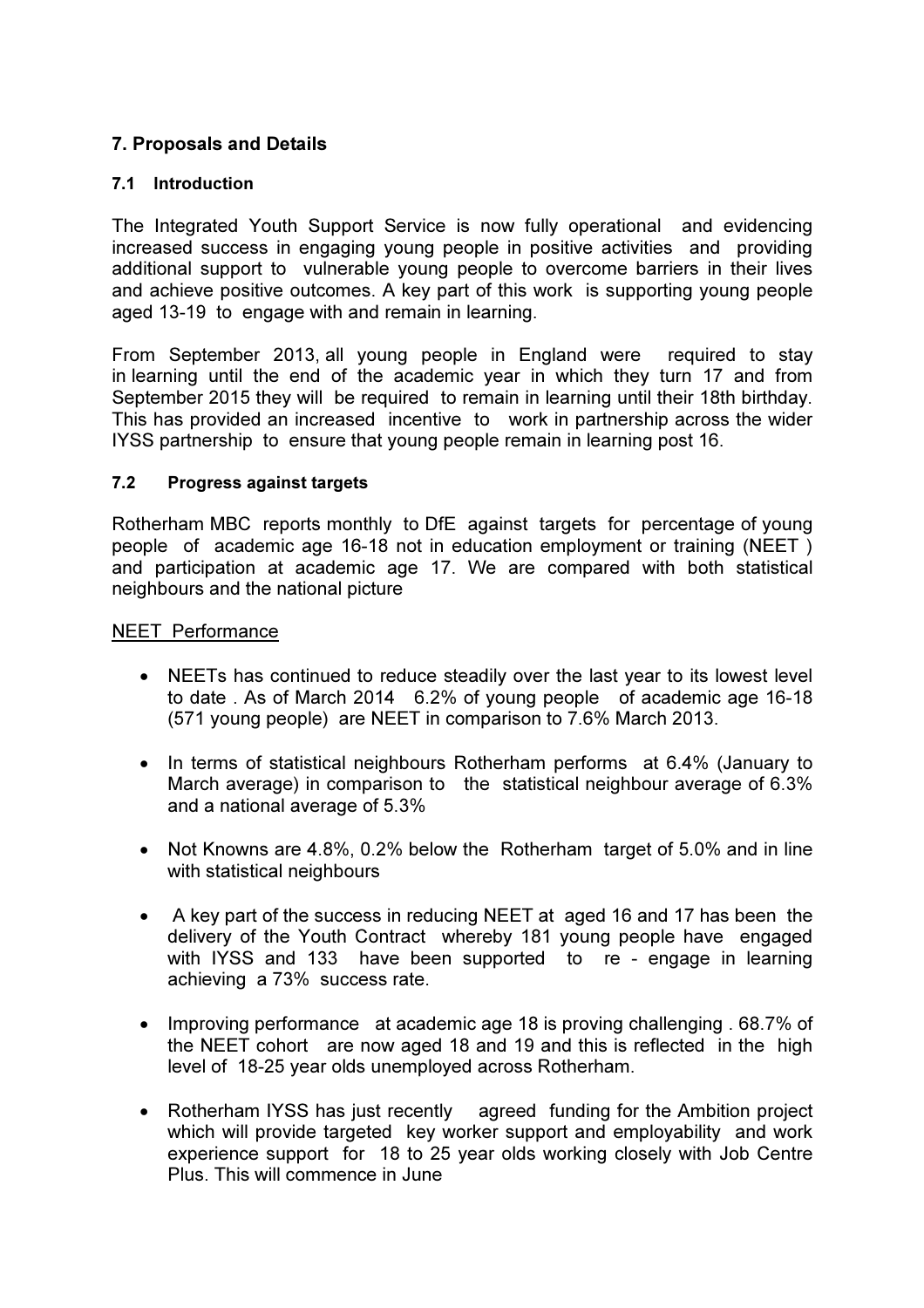## Raising Participation Academic Age 16 and 17

- 97.8% of Y11s made a successful transition into post-16, an improvement of 0.8% on the previous year. Just 77 young people failed to enter positive destination at 16 in Sept 13.
- Rotherham participation at academic age 17 for Janaury to March 2014 stands at 95%.
- In terms of statistical neighbours Rotherham has performed slightly above the average ( 94.4%) and is 1.7% above the national figure of 93.3%

Learning routes at Academic Age 16 -18

- Rotherham has experienced a significant increase in L3 participation (4,200 in 12/13 compared to 4,049 in 10/11)
- The borough has a very diverse provider base comprising 8 School Sixth Forms, a Sixth Form College , 2 General Colleges of Further Education and 3 main Work based learning providers– all judged by Ofsted as good or outstanding
- 1,764 apprenticeship started in 12/13, a 19% increase since 09/10 in comparison to a decrease in starts nationally in 12/13
- Since 2009, the LA has recruited 189 apprentices (none before this date), including 41 since August 2013.

### 8. Finance

The IYS service is funded through RMBC core budget, Youth Justice Board and receives funding from Skills Funding Agency on performance by results basis for Youth Contract. Ther have been significant reduction in budget to the service over the last 2 years

Total funding for 2015/16 is circa £3.5 million

### 9. Risks and Uncertainties

- The reduction in IYSS resource in 2014/15 will result in a 50% reduction of service to schools to support vulnerable young people at transition in year 11. This may impact on achieving our priorities in the Health and Well Being plan
- Delivery of careers guidance falls to schools who undertake this in a variety of ways; there-fore young people across the borough may not receive a consistent offer. This may result in young people making poor choices and not remaining in learning until aged 18.